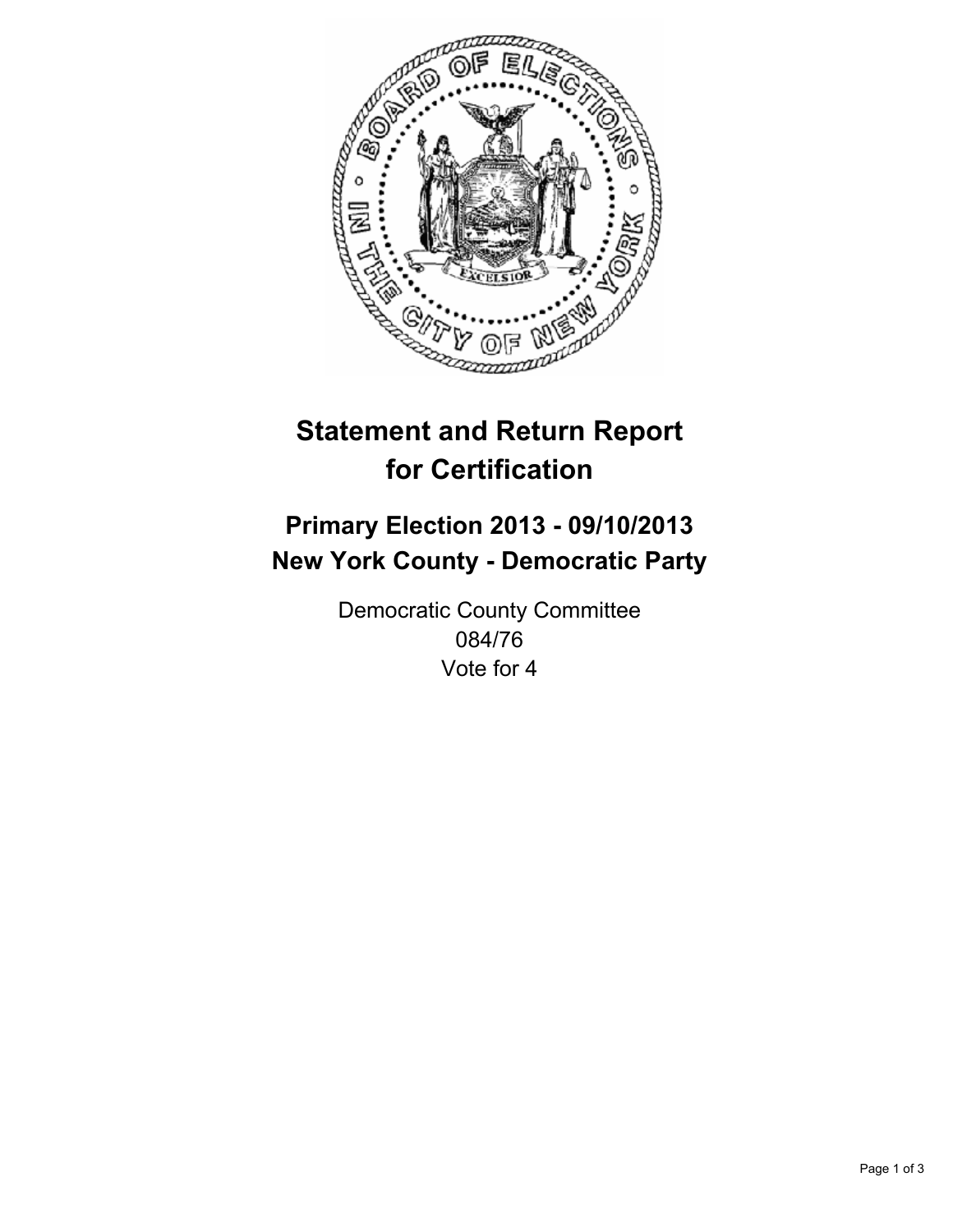

## **Assembly District 76**

| <b>EMERGENCY</b>          | 0   |
|---------------------------|-----|
| ABSENTEE/MILITARY         | 14  |
| <b>FEDERAL</b>            | 0   |
| SPECIAL PRESIDENTIAL      | 0   |
| <b>AFFIDAVIT</b>          | 2   |
| <b>GAIL R. JAFFE</b>      | 45  |
| ROHITA LAND               | 34  |
| <b>ANTHONY J. MORENZI</b> | 27  |
| ELAINE E. SHULMAN         | 37  |
| <b>WELLY EKOUMILONG</b>   | 14  |
| <b>JAQUELINE KWEDY</b>    | 32  |
| ROMANO REID               | 29  |
| <b>Total Votes</b>        | 218 |